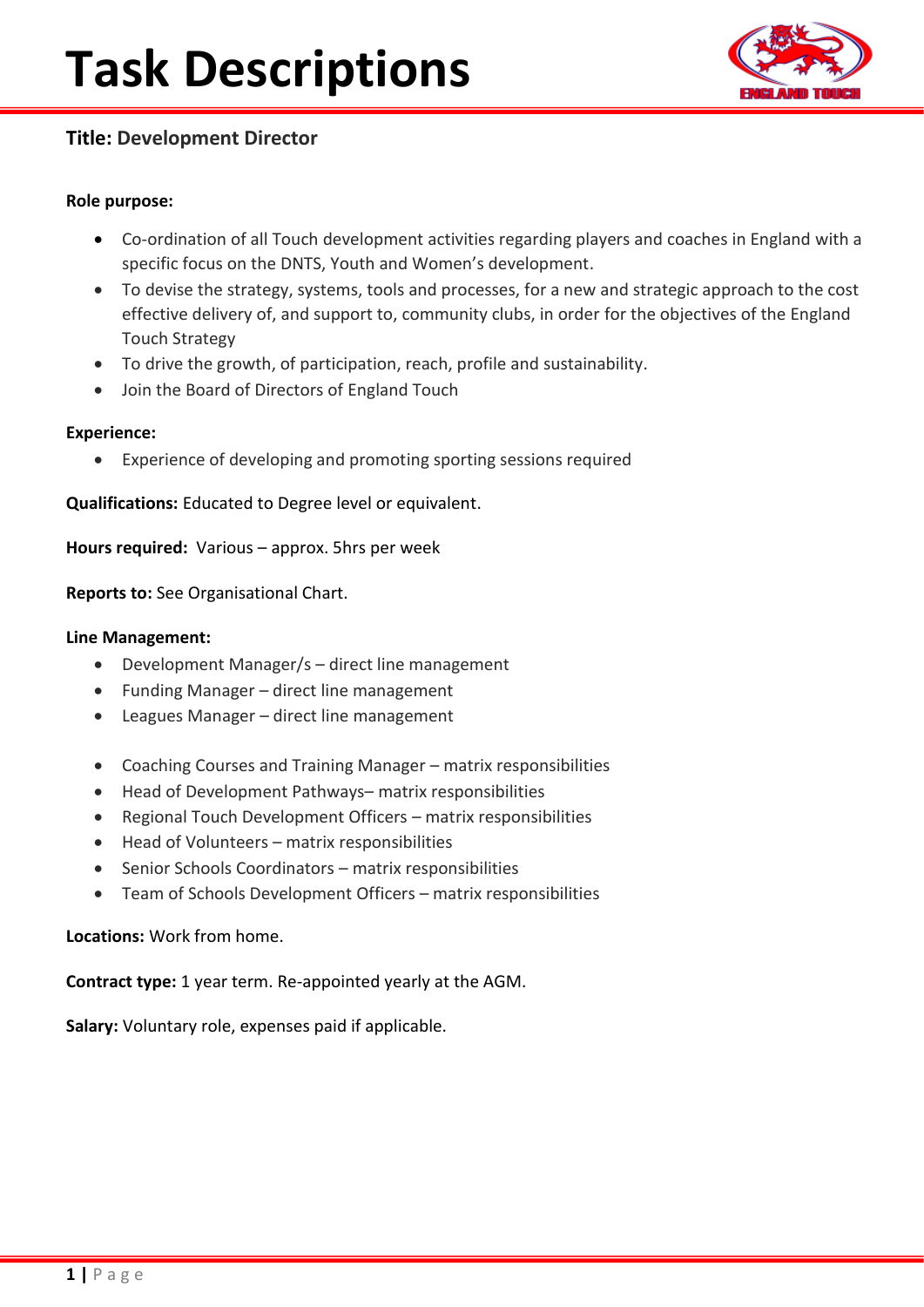# **Task Descriptions**



### **Skills and Qualities:**

| <b>Person specification</b>                                                                                                | E            | D            |  |
|----------------------------------------------------------------------------------------------------------------------------|--------------|--------------|--|
| Knowledge, experience and specialist skills (non-sports related)                                                           |              |              |  |
| Delivering and converting strategic objectives into action with multiple stakeholders.                                     | $\mathsf{X}$ |              |  |
| Knowledge and experience of sports development                                                                             |              | $\mathsf{X}$ |  |
| Good communicator                                                                                                          | X            |              |  |
| Strives for excellence and puts quality into everything they do.                                                           | $\mathsf{X}$ |              |  |
| Able to delegate                                                                                                           | $\mathsf{x}$ |              |  |
| Be a strategic thinker and be able to plan ahead                                                                           | $\mathsf{X}$ |              |  |
| Proven capability to deliver and convert strategic objectives into action within                                           | X            |              |  |
| community sport or equivalent.                                                                                             |              |              |  |
| Experienced professional with relevant experience in both leadership and multiple<br>project / multi-functional management | $\mathsf{X}$ |              |  |
| Political awareness and sensitivity and experience of advising teams how to navigate                                       |              |              |  |
| regional politics.                                                                                                         | X            |              |  |
| Senior experience of managing and influencing individuals and multiple, complex                                            |              |              |  |
| Stakeholders to achieve results.                                                                                           | $\mathsf{X}$ |              |  |
| Proven project management experience and stakeholder relationship planning and                                             | X            |              |  |
| delivery.                                                                                                                  |              |              |  |
| Knowledge of the role of campaigning in sports development and regional                                                    |              | $\mathsf{x}$ |  |
| development.                                                                                                               |              |              |  |
| Understanding Corporate Social Responsibility.                                                                             |              | $\mathsf{x}$ |  |
| Raising income through applying for funding (trusts and foundations and sponsorship)                                       | X            |              |  |
| Knowledge and experience of equity issues within sport.                                                                    |              | X            |  |
| Knowledge of Touch (sports related experience)                                                                             |              |              |  |
| Enthusiastic about your sport                                                                                              | X            |              |  |
| Aware of the key agencies and partners that can support the role and work in                                               |              | X            |  |
| partnership with them.                                                                                                     |              |              |  |
| Technical knowledge of the sport of Touch.                                                                                 |              | X            |  |